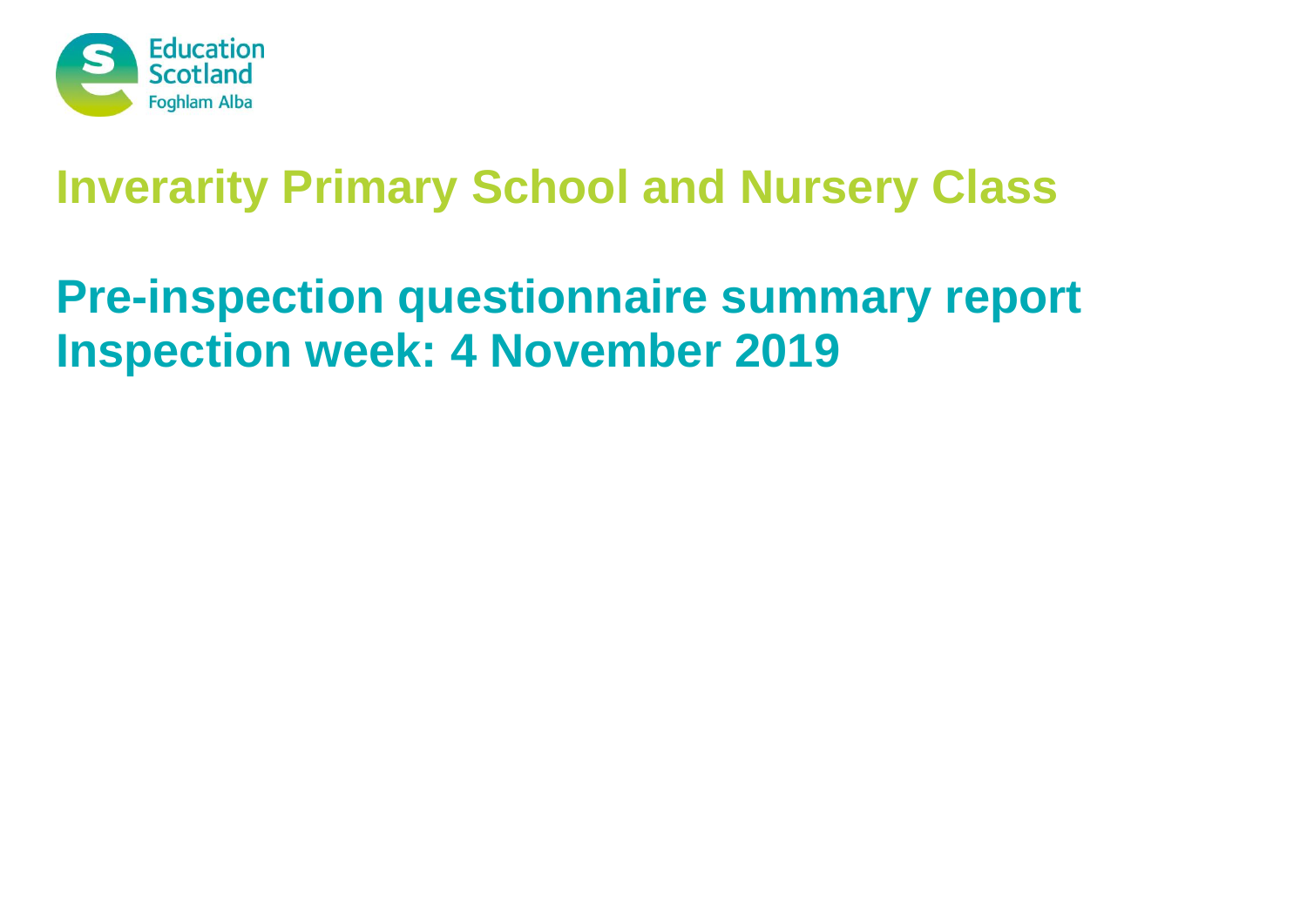# **Questionnaire for children in primary stages (01)**

## **01 Your experience by percentage (sharing)**

| Q<br>No. | <b>Question</b>                                                                                                      | <b>Response</b><br><b>Count</b> | Agree<br>$\%$ | <b>Disagree</b><br>$\%$ | Don't<br>know % | Didn't<br>answer % |
|----------|----------------------------------------------------------------------------------------------------------------------|---------------------------------|---------------|-------------------------|-----------------|--------------------|
| 4        | I feel safe when I am at school.                                                                                     | 17                              | 88.24         | 0                       | 11.76           | $\overline{0}$     |
| 5        | My school helps me to feel safe.                                                                                     | 17                              | 88.24         | 0                       | 11.76           | $\overline{0}$     |
| 6        | I have someone in my school I can speak to if I am upset or worried about<br>something.                              | 17                              | 88.24         | 0                       | 11.76           | $\overline{0}$     |
|          | Staff treat me fairly and with respect.                                                                              | 17                              | 88.24         | 5.88                    | 5.88            | $\overline{0}$     |
| 8        | Other children treat me fairly and with respect.                                                                     | 17                              | 76.47         | 5.88                    | 17.65           | $\overline{0}$     |
| 9        | My school helps me to understand and respect other people.                                                           | 17                              | 88.24         | 0                       | 11.76           | $\overline{0}$     |
| 10       | My school is helping me to become confident.                                                                         | 17                              | 82.35         | 0                       | 11.76           | 5.88               |
| 11       | My school teaches me how to lead a healthy lifestyle.                                                                | 17                              | 88.24         | $\overline{0}$          | 11.76           | $\overline{0}$     |
| 12       | There are lots of chances at my school for me to get regular exercise.                                               | 17                              | 94.12         | 0                       | 5.88            | $\overline{0}$     |
| 13       | My school offers me the opportunity to take part in activities in school beyond the<br>classroom and timetabled day. | 17                              | 88.24         | 0                       | 11.76           | $\overline{0}$     |
| 14       | I have the opportunity to discuss my achievements outwith school with an adult in<br>school who knows me well.       | 17                              | 88.24         | $\overline{0}$          | 11.76           | 0                  |
| 15       | My school listens to my views.                                                                                       | 17                              | 82.35         | 5.88                    | 11.76           | $\overline{0}$     |
| 16       | My school takes my views into account.                                                                               | 17                              | 64.71         | 5.88                    | 29.41           | $\overline{0}$     |
| 17       | I feel comfortable approaching staff with questions or suggestions.                                                  | 17                              | 82.35         | 5.88                    | 11.76           | $\overline{0}$     |
| 18       | Staff help me to understand how I am progressing in my school work.                                                  | 17                              | 94.12         | $\Omega$                | 5.88            | $\overline{0}$     |
| 19       | My homework helps me to understand and improve my work in school.                                                    | 17                              | 76.47         | 5.88                    | 17.65           | $\mathbf 0$        |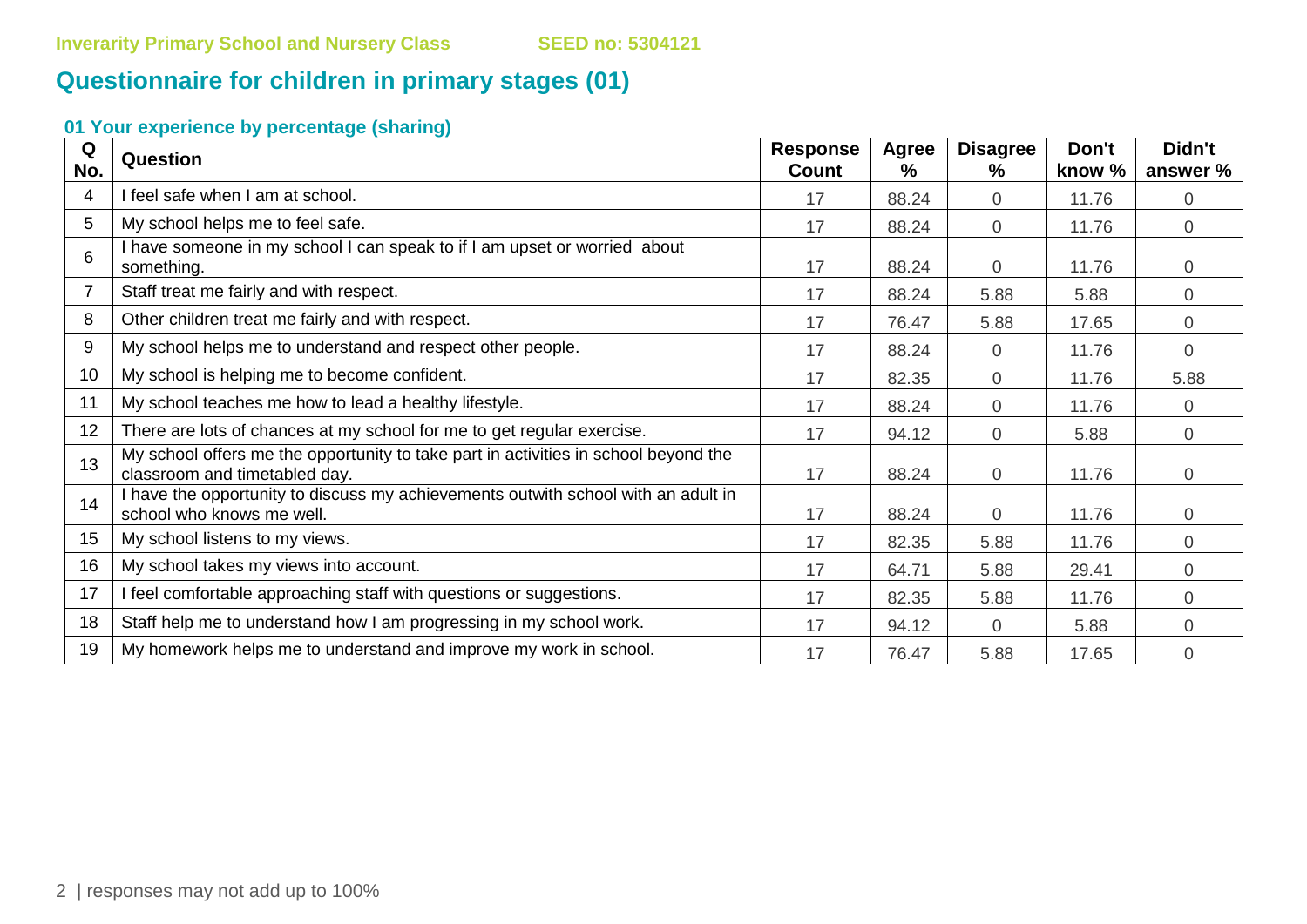#### **01 Your experience by percentage chart (sharing)**

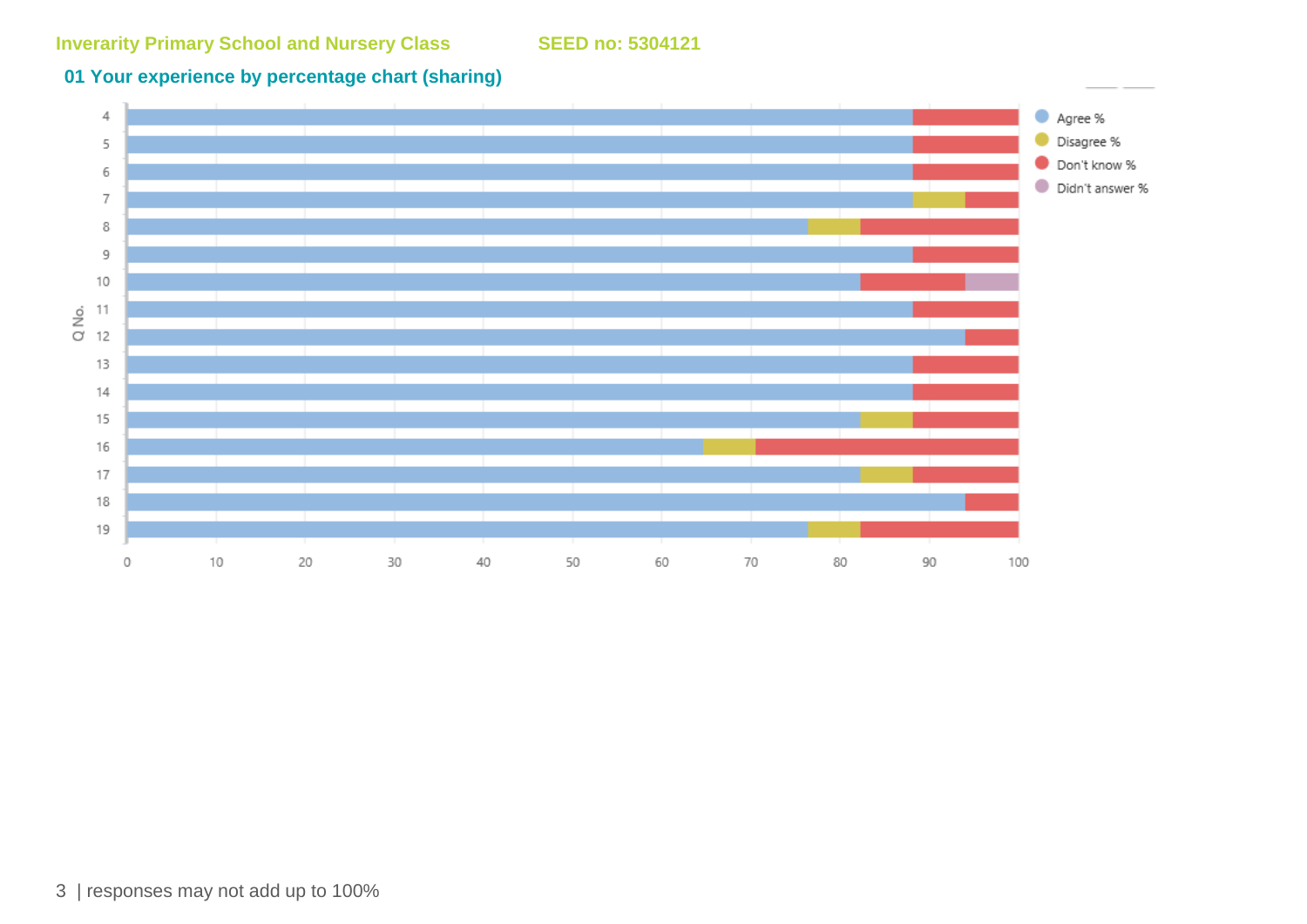#### **01 Your experience by percentage 2 (sharing)**

| Q<br>No. | <b>Question</b>                                                    | <b>Response</b><br><b>Count</b> | All of the<br>time % | Some of the<br>time % | Not very<br>often % | Don't<br>know % | Didn't<br>answer % |
|----------|--------------------------------------------------------------------|---------------------------------|----------------------|-----------------------|---------------------|-----------------|--------------------|
| 20       | Other children behave well.                                        | 17                              | 11.76                | 76.47                 | $\overline{0}$      | 11.76           |                    |
| 21       | My teachers ask me about what things I want to<br>learn in school. | 17                              | 29.41                | 52.94                 | 5.88                | 5.88            | 5.88               |
| 22       | enjoy learning at school.                                          | 17                              | 58.82                | 41.18                 | 0                   | 0               |                    |
| 23       | I feel that my work in school is hard enough.                      | 17                              | 35.29                | 52.94                 | 11.76               | 0               |                    |
| 24       | I know who to ask to get help if I find my work<br>too hard.       | 17                              | 88.24                | 5.88                  | 0                   | 5.88            |                    |
| 25       | am encouraged by staff to do the best I can.                       | 17                              | 82.35                | 17.65                 | 0                   | $\overline{0}$  |                    |
| 26       | am happy with the quality of teaching in my<br>school.             | 17                              | 64.71                | 23.53                 |                     | 11.76           |                    |

## **01 Your experience by percentage chart (sharing)**

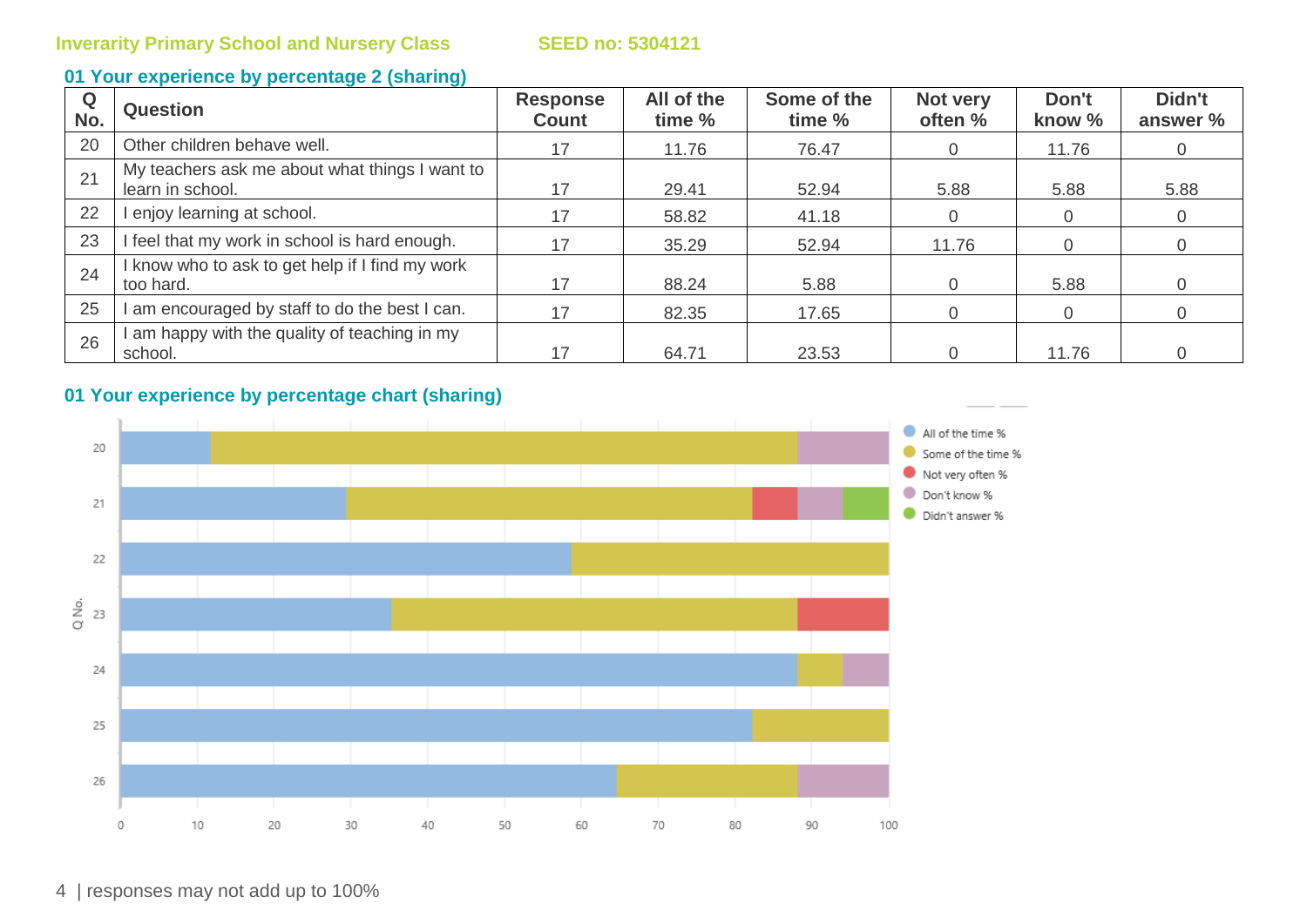# **Questionnaire for parents/carers of children in primary stages (04)**

#### **04 Your experience by percentage (sharing)**

| Q<br>No.       | Question                                                                                                                                       | <b>Response</b><br><b>Count</b> | <b>Strongly</b><br>agree % | Agree<br>$\%$ | <b>Disagree</b><br>$\frac{9}{6}$ | <b>Strongly</b><br>disagree<br>$\%$ | Don't<br>know<br>$\frac{9}{6}$ | Didn't<br>answer<br>$\frac{9}{6}$ |
|----------------|------------------------------------------------------------------------------------------------------------------------------------------------|---------------------------------|----------------------------|---------------|----------------------------------|-------------------------------------|--------------------------------|-----------------------------------|
| $\overline{4}$ | My child likes being at this school.                                                                                                           | 21                              | 71.43                      | 23.81         | $\overline{0}$                   | 0                                   | 4.76                           | $\mathbf 0$                       |
| 5              | Staff treat my child fairly and with respect.                                                                                                  | 21                              | 85.71                      | 9.52          | $\mathbf 0$                      | $\overline{0}$                      | 4.76                           | $\overline{0}$                    |
| 6              | I feel that my child is safe at the school.                                                                                                    | 21                              | 80.95                      | 14.29         | $\overline{0}$                   | 0                                   | 4.76                           | $\overline{0}$                    |
| $\overline{7}$ | The school helps my child to feel confident.                                                                                                   | 21                              | 71.43                      | 23.81         | $\overline{0}$                   | 0                                   | 4.76                           | $\overline{0}$                    |
| 8              | I feel staff really know my child as an individual.                                                                                            | 21                              | 76.19                      | 19.05         | 0                                | 0                                   | 4.76                           | $\overline{0}$                    |
| 9              | My child finds their learning activities hard enough.                                                                                          | 21                              | 28.57                      | 61.9          | 4.76                             | 0                                   | 4.76                           | $\mathbf 0$                       |
| 10             | My child receives the help he/she needs to do well.                                                                                            | 21                              | 76.19                      | 19.05         | $\overline{0}$                   | 0                                   | 4.76                           | $\overline{0}$                    |
| 11             | My child is encouraged by the school to be healthy and take<br>regular exercise.                                                               | 21                              | 85.71                      | 9.52          | $\mathsf{O}\xspace$              | 0                                   | 4.76                           | $\boldsymbol{0}$                  |
| 12             | The school supports my child's emotional wellbeing.                                                                                            | 21                              | 76.19                      | 19.05         | $\overline{0}$                   | 0                                   | 4.76                           | $\overline{0}$                    |
| 13             | My child is making good progress at the school.                                                                                                | 21                              | 71.43                      | 23.81         | $\overline{0}$                   | 0                                   | 4.76                           | $\overline{0}$                    |
| 14             | I receive helpful, regular feedback about how my child is<br>learning and developing e.g. informal feedback, reports and<br>learning profiles. | 21                              | 61.9                       | 33.33         | $\mathbf 0$                      | 0                                   | 4.76                           | $\overline{0}$                    |
| 15             | The information I receive about how my child is doing reaches<br>me at the right time.                                                         | 21                              | 61.9                       | 33.33         | $\boldsymbol{0}$                 | 0                                   | 4.76                           | $\overline{0}$                    |
| 16             | I understand how my child's progress is assessed.                                                                                              | 21                              | 52.38                      | 42.86         | $\overline{0}$                   | 0                                   | 4.76                           | $\overline{0}$                    |
| 17             | The school gives me advice on how to support my child's<br>learning at home.                                                                   | 21                              | 66.67                      | 28.57         | $\overline{0}$                   | 0                                   | 4.76                           | $\overline{0}$                    |
| 18             | The school organises activities where my child and I can learn<br>together.                                                                    | 21                              | 52.38                      | 38.1          | $\boldsymbol{0}$                 | 0                                   | 9.52                           | $\overline{0}$                    |
| 19             | The school takes my views into account when making changes.                                                                                    | 21                              | 52.38                      | 38.1          | $\mathbf 0$                      | $\overline{0}$                      | 9.52                           | $\overline{0}$                    |
| 20             | I feel comfortable approaching the school with questions,<br>suggestions and/or a problem.                                                     | 21                              | 85.71                      | 9.52          | $\mathbf 0$                      | 0                                   | 4.76                           | $\overline{0}$                    |
| 21             | I feel encouraged to be involved in the work of the Parent<br>Council and/or parent association.                                               | 21                              | 66.67                      | 28.57         | $\boldsymbol{0}$                 | 0                                   | 4.76                           | $\mathbf 0$                       |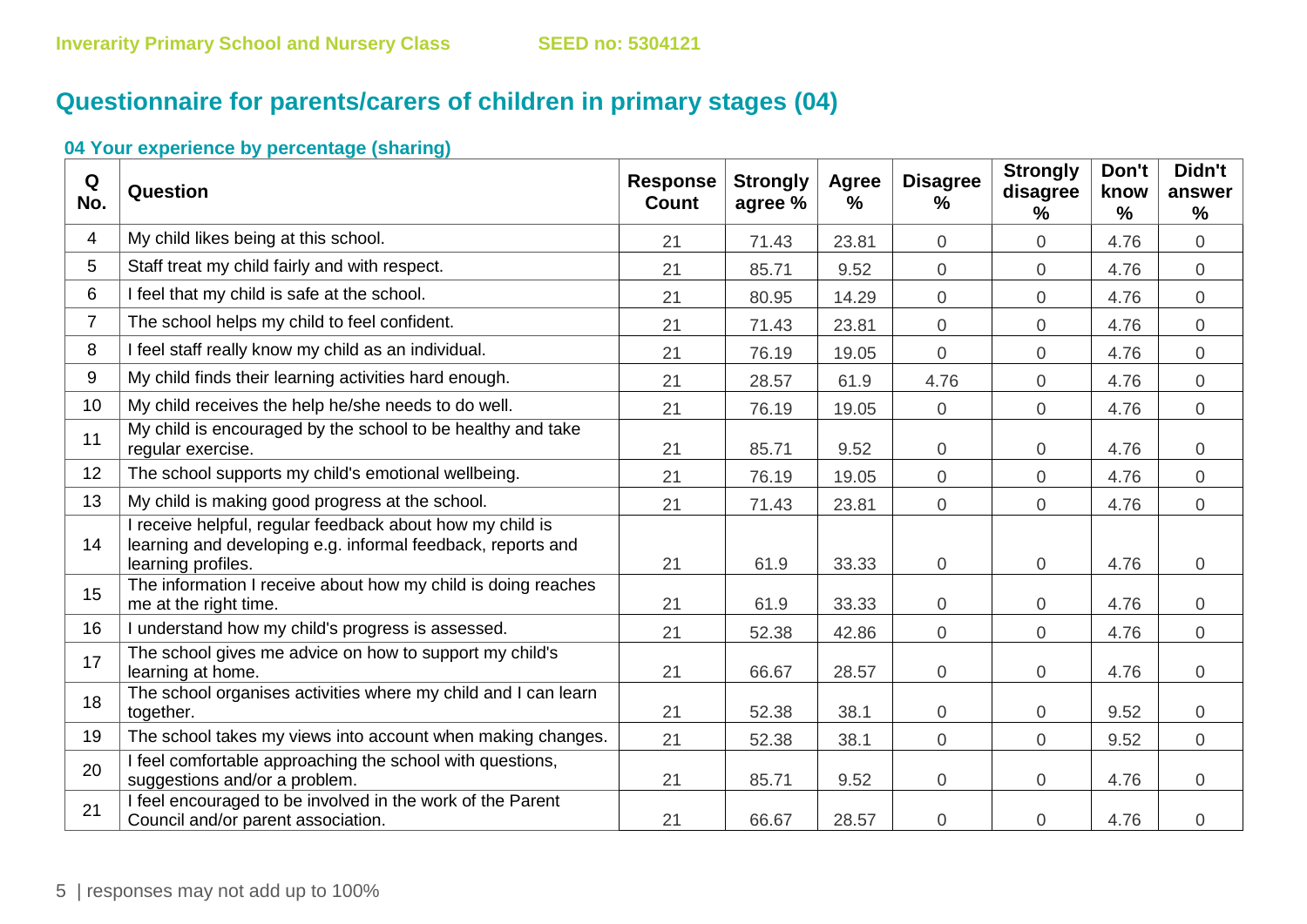| Q<br>No. | <b>Question (cont.)</b>                                                             | Response<br><b>Count</b> | <b>Strongly</b><br>agree % | Agree<br>% | <b>Disagree</b><br>$\frac{0}{0}$ | <b>Strongly</b><br>disagree<br>% | Don't<br>know<br>% | Didn't<br>answer<br>% |
|----------|-------------------------------------------------------------------------------------|--------------------------|----------------------------|------------|----------------------------------|----------------------------------|--------------------|-----------------------|
| 22       | am kept informed about the work of the Parent Council and/or<br>parent association. | 21                       | 47.62                      | 42.86      | $\Omega$                         |                                  | 9.52               | 0                     |
| 23       | am satisfied with the quality of teaching in the school.                            | 21                       | 90.48                      | 4.76       |                                  |                                  | 4.76               | 0                     |
| 24       | The school is well led and managed.                                                 | 21                       | 85.71                      | 9.52       |                                  |                                  | 4.76               | 0                     |
| 25       | The school encourages children to treat others with respect.                        | 21                       | 71.43                      | 19.05      | 4.76                             |                                  | 4.76               | 0                     |
| 26       | would recommend the school to other parents.                                        | 21                       | 85.71                      | 9.52       | $\Omega$                         |                                  | 4.76               | 0                     |
| 27       | Overall, I am satisfied with the school.                                            | 21                       | 85.71                      | 9.52       |                                  |                                  | 4.76               |                       |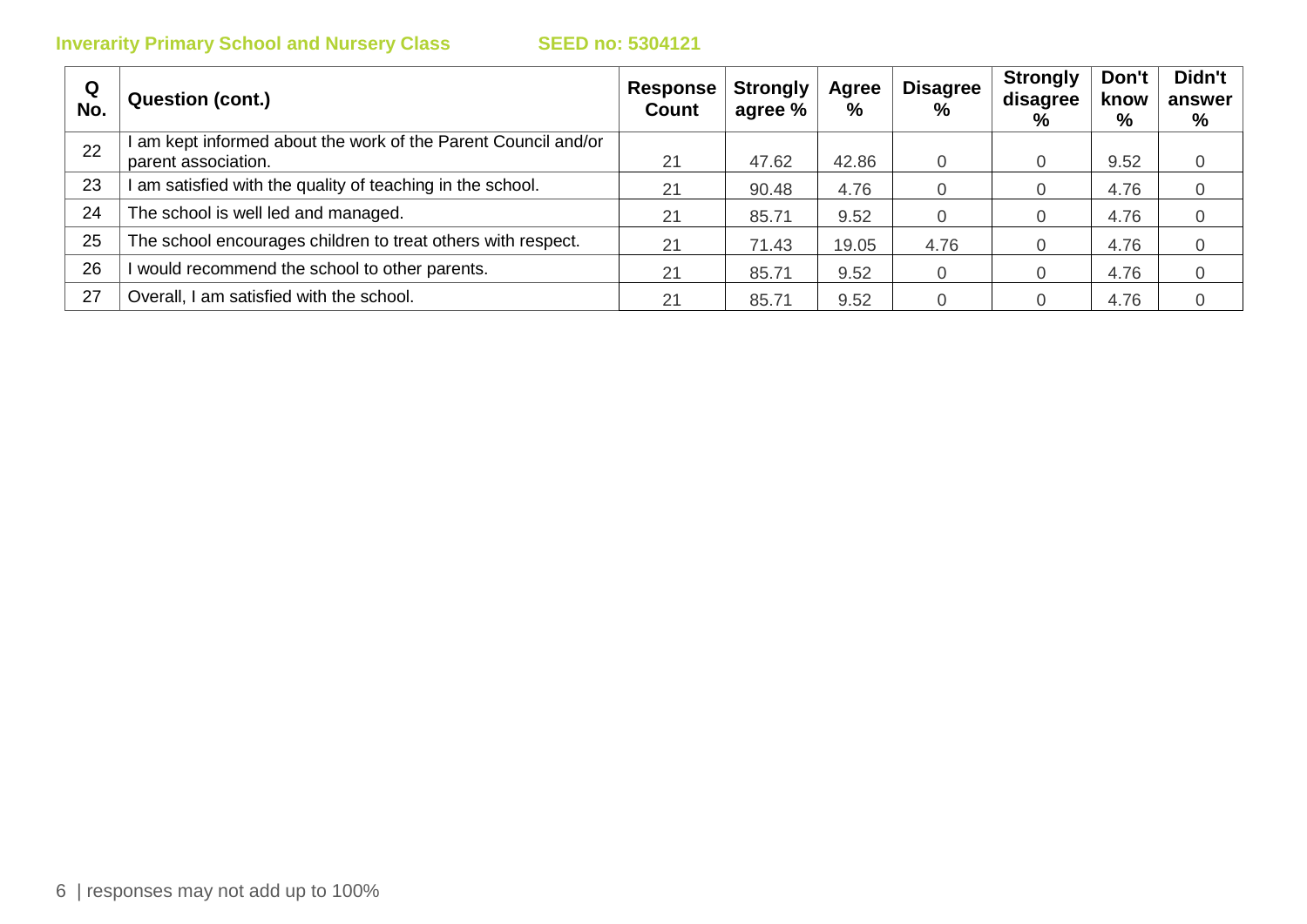## **04 Your experience by percentage chart (sharing)**



7 | responses may not add up to 100%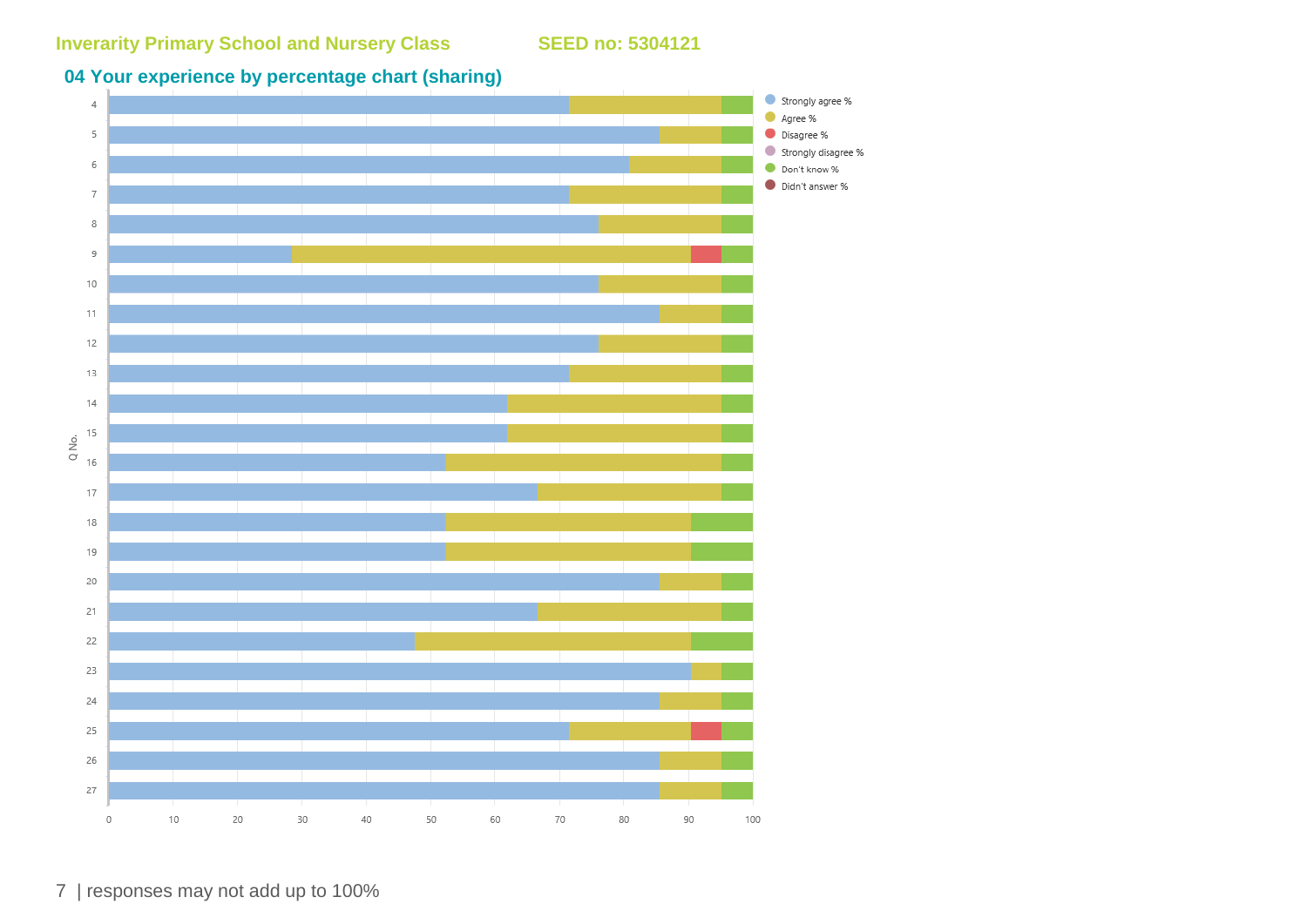# **Questionnaire for partners with the school (06)**

#### **06 Your experience by percentage (sharing)**

| Q<br>No.       | Question                                                                                                                                                             | <b>Response</b><br><b>Count</b> | <b>Strongly</b><br>agree % | <b>Agree</b><br>$\frac{9}{6}$ | <b>Disagree</b><br>$\frac{6}{6}$ | <b>Strongly</b><br>disagree<br>$\frac{0}{0}$ | Don't<br>know<br>$\frac{0}{0}$ | N/A<br>$\frac{0}{0}$ | Didn't<br>answer<br>$\frac{0}{0}$ |
|----------------|----------------------------------------------------------------------------------------------------------------------------------------------------------------------|---------------------------------|----------------------------|-------------------------------|----------------------------------|----------------------------------------------|--------------------------------|----------------------|-----------------------------------|
| 3              | My service/organisation works in partnership with<br>the school on a regular basis.                                                                                  | 12                              | 41.67                      | 41.67                         | 8.33                             | $\overline{0}$                               | 8.33                           | 12                   | 41.67                             |
| $\overline{4}$ | We are aware of the school's procedures for<br>reporting child protection and safeguarding<br>concerns.                                                              | 12                              | 33.33                      | 50                            | $\overline{0}$                   | $\overline{0}$                               | 8.33                           | 12                   | 33.33                             |
| 5              | My service/organisation has a clear understanding<br>of the school's strategies for raising attainment for<br>all.                                                   | 12                              | 16.67                      | 41.67                         | 8.33                             | $\overline{0}$                               | 16.67                          | 12                   | 16.67                             |
| 6              | There are effective arrangements in place for jointly<br>planning provision with the school.                                                                         | 12                              | 75                         | 8.33                          | $\overline{0}$                   | $\overline{0}$                               | 16.67                          | 12                   | 75                                |
| $\overline{7}$ | There are effective arrangements for jointly<br>delivering provision with the school.                                                                                | 12                              | 50                         | 41.67                         | $\overline{0}$                   | $\overline{0}$                               | 8.33                           | 12                   | 50                                |
| 8              | My service/organisation is involved in the school's<br>self-evaluation of our joint work.                                                                            | 12                              | 25                         | 58.33                         | $\overline{0}$                   | $\overline{0}$                               | 16.67                          | 12                   | 25                                |
| 9              | Roles and responsibilities are clearly defined within<br>the partnership.                                                                                            | 12                              | 25                         | 66.67                         | $\overline{0}$                   | $\overline{0}$                               | 8.33                           | 12                   | 25                                |
| 10             | Effective arrangements are in place to evaluate the<br>impact of our partnership working.                                                                            | 12                              | 50                         | 33.33                         | $\overline{0}$                   | $\overline{0}$                               | 8.33                           | 12                   | 50                                |
| 11             | My service/organisation is kept up to date with<br>changes in the school which may affect the<br>services we deliver.                                                | 12                              | 25                         | 58.33                         | $\overline{0}$                   | $\overline{0}$                               | 8.33                           | 12                   | 25                                |
| 12             | The school provides my service/organisation with<br>relevant information about the needs of children<br>and young people.                                            | 12                              | 58.33                      | 33.33                         | $\overline{0}$                   | $\overline{0}$                               | 8.33                           | 12                   | 58.33                             |
| 13             | Arrangements are in place to support my<br>service/organisation to share relevant information<br>about the progress of children and young people<br>with the school. | 12                              | 41.67                      | 41.67                         | 8.33                             | $\overline{0}$                               | 8.33                           | 12                   | 41.67                             |
| 14             | The school values the contribution made by my<br>service/organisation.                                                                                               | 12                              | 33.33                      | 50                            | $\overline{0}$                   | $\overline{0}$                               | 8.33                           | 12                   | 33.33                             |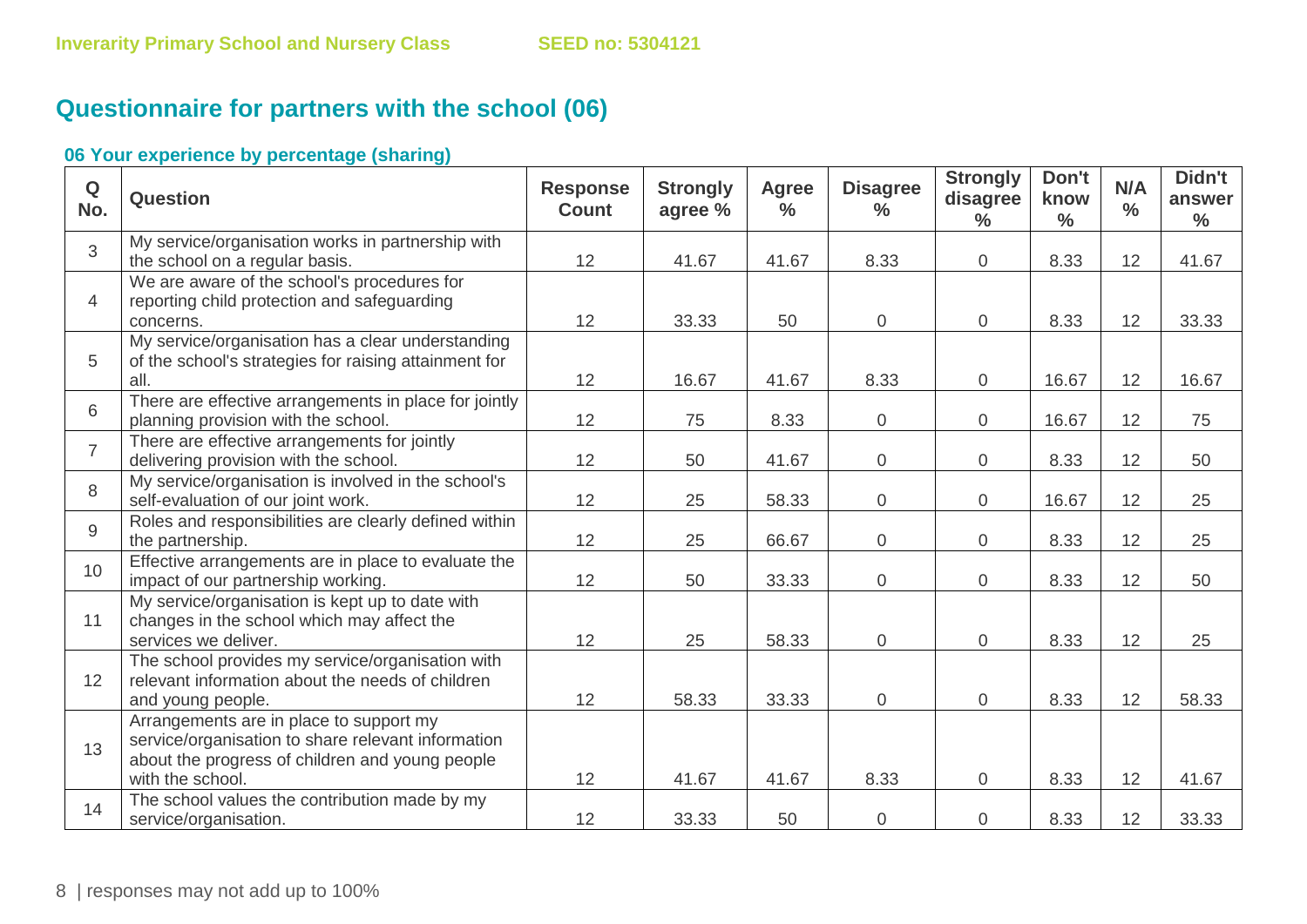| Q<br>No. | <b>Question (cont.)</b>                                                                                                     | <b>Response</b><br><b>Count</b> | <b>Strongly</b><br>agree % | <b>Agree</b><br>$\frac{6}{6}$ | <b>Disagree</b><br>$\%$ | <b>Strongly</b><br>disagree<br>$\%$ | Don't<br>know<br>$\%$ | N/A<br>$\frac{0}{0}$ | Didn't<br>answer<br>$\%$ |
|----------|-----------------------------------------------------------------------------------------------------------------------------|---------------------------------|----------------------------|-------------------------------|-------------------------|-------------------------------------|-----------------------|----------------------|--------------------------|
| 15       | The school actively promotes my<br>service/organisation to potential users, as<br>appropriate.                              | X                               | x                          | X.                            | X                       | X                                   | X                     | X                    | x                        |
| 16       | There are opportunities to network, share practice<br>and participate in joint training and development<br>with the school. | x                               | x                          | X                             | X                       | x                                   | X                     | X                    | X                        |
| 17       | My service/organisation has a clear understanding<br>of the social, cultural and economic context of the<br>school.         | 12                              | 25                         | 50                            | 8.33                    | 0                                   |                       | 12                   | 25                       |
| 18       | Overall, partnership working with the school works<br>well.                                                                 | 12                              | 75                         | 16.67                         |                         | 0                                   | 8.33                  | 12                   | 75                       |